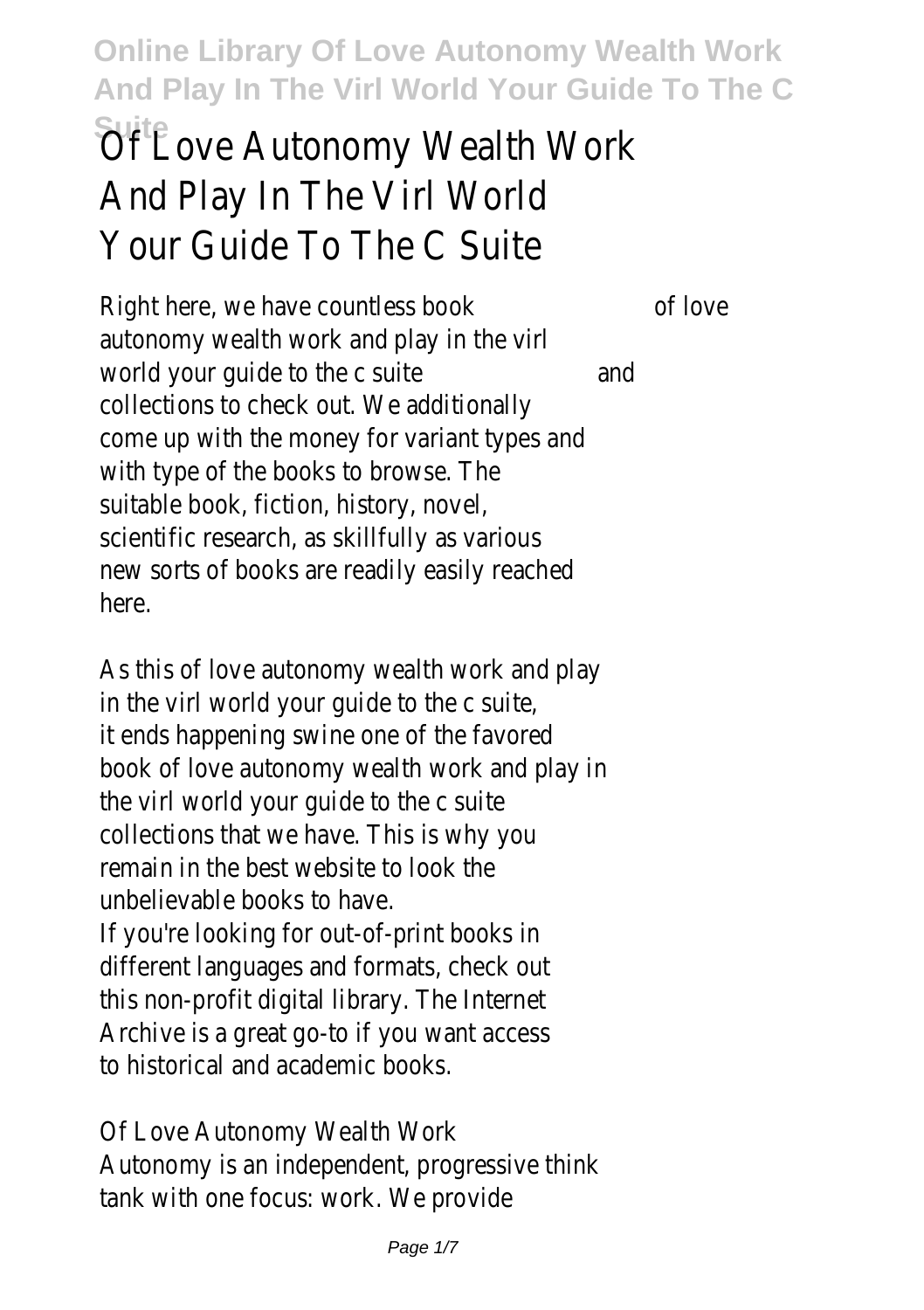necessary analyses, proposals and solutions with which to confront the changing reality of work in society today. Our aim is to promote real freedom, equality and human flourishing above all. Work is at the core of modern society.

#### Home - Autonomy

FCA Number: 827056. Registered in England 9560129. Registered office as above. Autonomy Wealth Limited is authorised and regulated by the Financial Conduct Authority. The information contained within this website is subject to UK regulatory regime and is therefore restricted to consumers based in the UK.

Financial advice in Wolverhampton,

Staffordshire & West ...

Defining Employee Autonomy. This makes workers feel more in control, especially over their own responsibilities, and less subject to the direction of others. Contributing ideas. When employees feel like their ideas and contributions matter, they're willing to contribute more frequently, and with more effort.

Research says this is the secret to being happy at work

3. Self-scheduling balance improves autonomy. The strongest form of work-life balance tends to stem from flexible work options that enable employees to pursue their own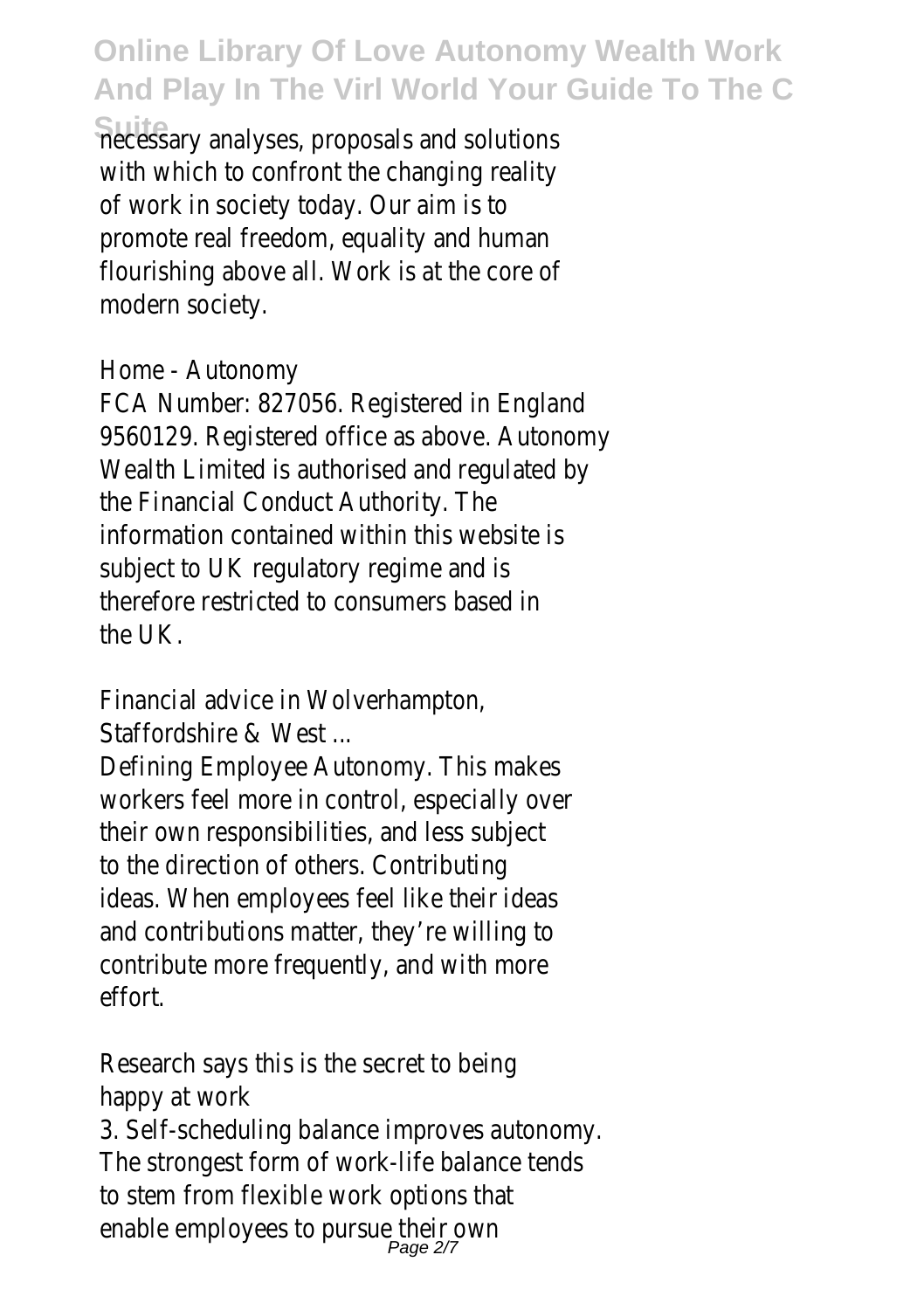definition of "balance.". This naturally instills a sense of autonomy by putting the power of work-life balance in the hands of the worker.

The Happiness Value of Work-Life Balance | Inc.com Donna Bradburn, Technical Support Manager. At Autonomy Wealth, as the Technical Support Manager, she plays a key role by assessing the latest developments in pensions and tax legislation, as well as producing personalised client research and financial plans.

Our people – Service – Autonomy Wealth The latest Tweets from Autonomy Wealth (@AutonomyWealth). The Boot Factory, 22 Cleveland Road, Wolverhampton, WV2 1BH. Tel: 01902 902460. West Midlands, England

Autonomy Wealth (@AutonomyWealth) | Twitter -Intimacy- relates to the emotional feelings of warmth, closeness, and sharing in a relationship (Affectionate love, consummate love) -Commitment- is the cognitive appraisal of the relationship and the intent to maintain the relationship even in the face of problems (Affectionate love, fatuous love, consummate love)

Early Adulthood Lifespan Development Flashcards | Quizlet 1. Autonomy. We like to direct our behavior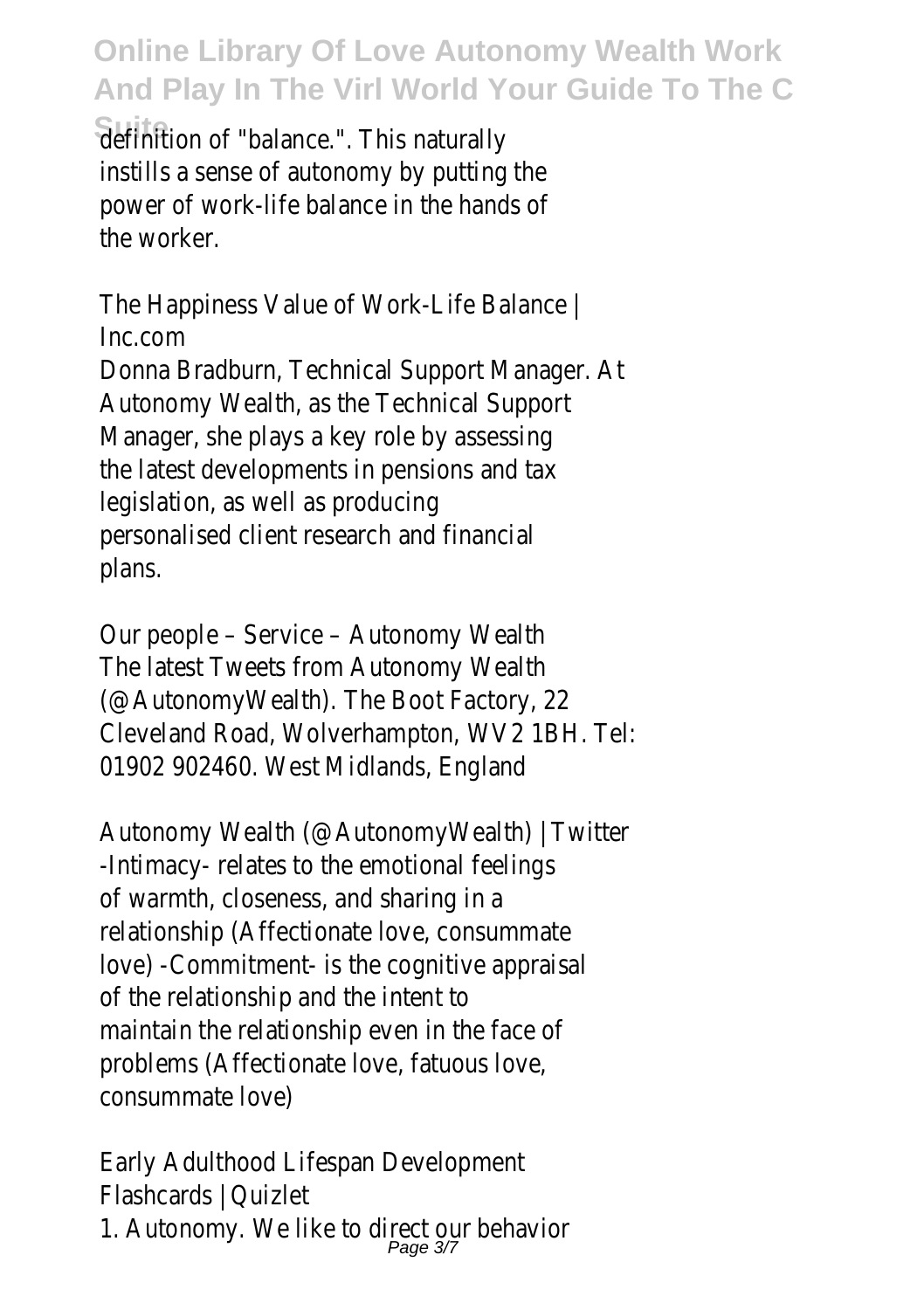ourselves. Some companies have established working environments based solely on results. In these environments there are no timetables and no obligation to be present at the workplace a specific time. Employees simply need to get their job done. How, when, where and with whom they do, is up to them.

The Three Pillars of Motivation - **FacileThings** Working With a Purpose. Working with a sense of purpose boosts employee motivation, productivity, morale, and overall job satisfaction. According to Mercer, thriving employees are three times more likely to work for a company with a strong sense of purpose. However, only 13% of surveyed companies offer an employee value proposition (EVP)...

What Employees Really Want At Work - Forbes Think about how they work and which you think will suit you. If you feel there is a risk of you being reckless with a credit card and only repaying the minimum then this will be an expensive choice compared with the payday loan which you have to repay very quickly.

Home - Autonomy Institute - AI Finance If you love it, you do it well, and there's no success if you don't do well what you're working at." Malcolm Forbes "Work is love made visible. And if you cannot work with love but only with distaste, it is better that you should leave your work and sit at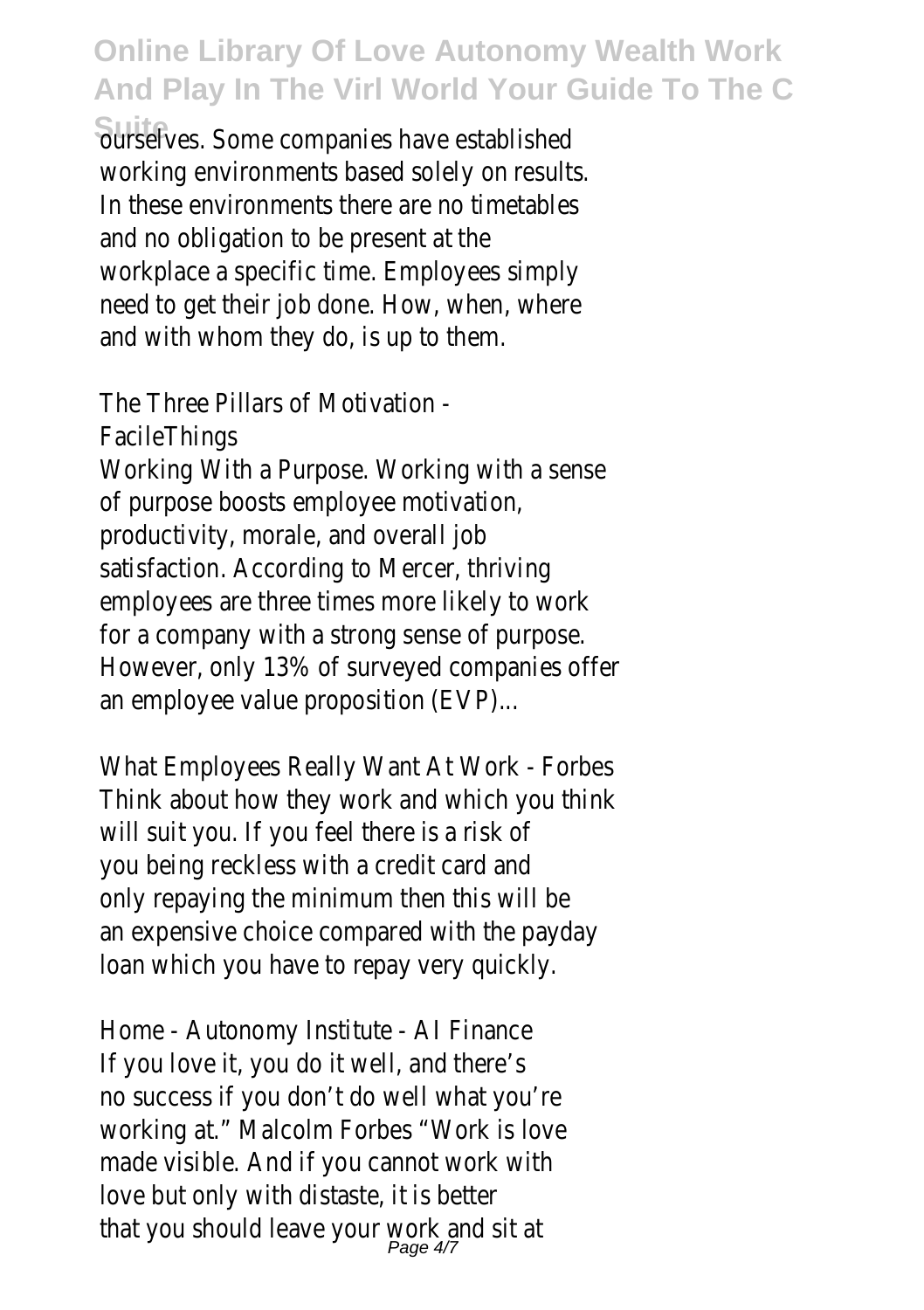the gate of the temple and take alms of those who work with joy." Kahlil Gibran

Motivational Work Quotes: 17 Inspiring Quotes About Loving ...

There is mounting evidence that suggests employees who exercise autonomy regularly at work are happier and more productive. The right workers in the right role can transform an entire department ...

5 Ways to Give Employees More Freedom | Inc.com

Themes are the fundamental and often universal ideas explored in a literary work. Love Versus Autonomy. Jane Eyre is very much the story of a quest to be loved. Jane searches, not just for romantic love, but also for a sense of being valued, of belonging.

SparkNotes: Jane Eyre: Themes This love spell that begins to work immediately after casting it is a bit complicated to describe, but it's actually easy and fast to cast and worth taking the time to learn. First, you'll need a piece of recycled paper ( a page from a notebook made of recycled paper works fine).

Love Spells That Begin To Work Immediately - Spelwerx Find helpful customer reviews and review ratings for Love, Autonomy, Wealth,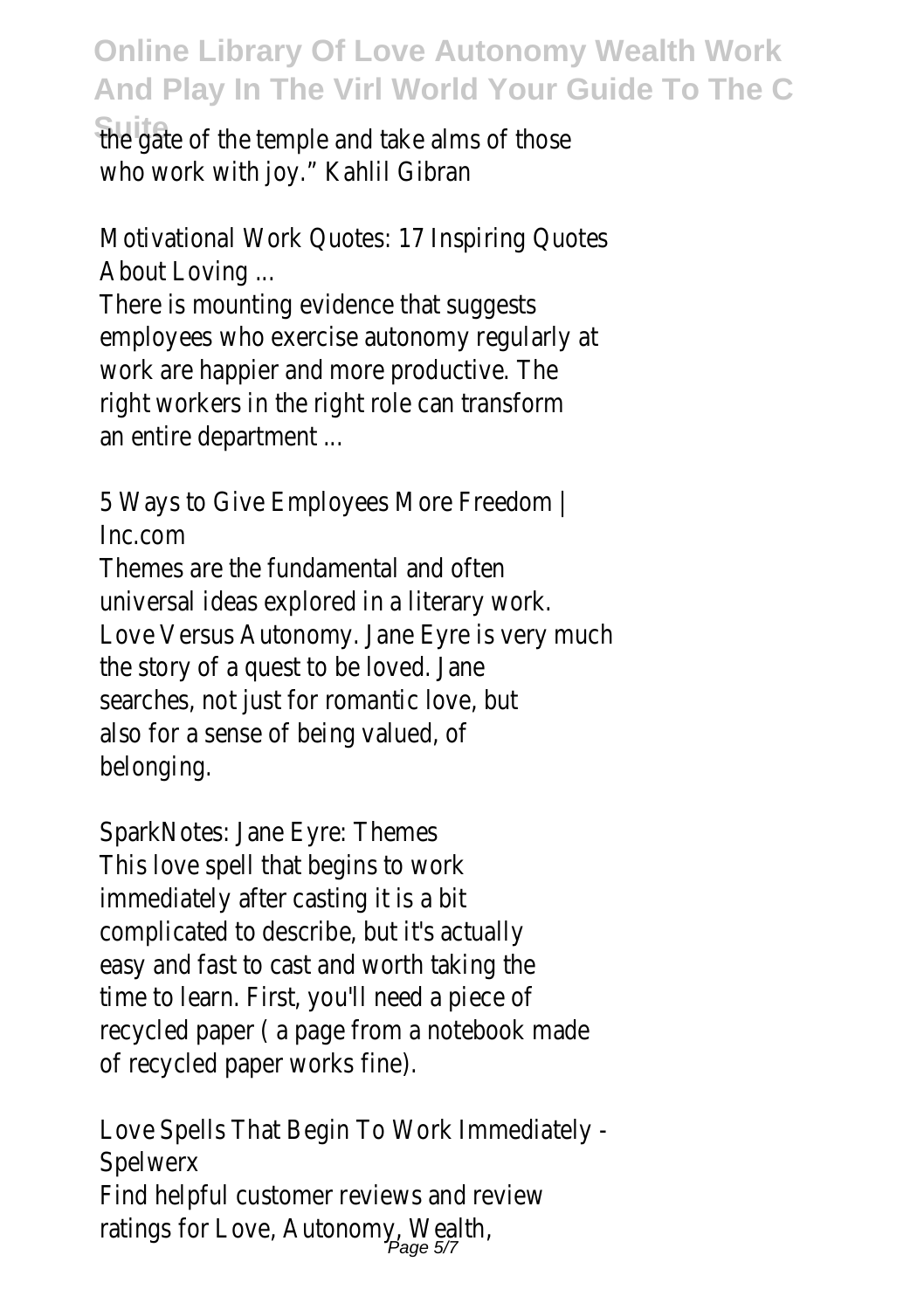Happiness, Health & Success: "This is a WONDERFUL book." --Corky Ballas of Dancing with the Stars (seven-time world dance champion) at Amazon.com. Read honest and unbiased product reviews from our users.

Amazon.com: Customer reviews: Love, Autonomy, Wealth ...

50+ videos Play all Mix - Attract Wealth While You Work Listen Anytime YouTube Relaxing Music 24/7, Meditation, Healing, Sleep Music, Calming Music, Zen, Yoga, Relax, Study, Sleep Body Mind Zone ...

Attract Wealth While You Work Listen Anytime "I do not think, sir, you have any right to command me, merely because you are older than I, or because you have seen more of the world than I have; your claim to superiority depends on the use you have made of your time and experience."

Jane Eyre Quotes by Charlotte Brontë - Goodreads

Autonomy. The big takeaway is that our ability to thrive in our workplaces is a function of both our own psychological makeup and the structure of our work environments. To return to the earlier analogy, a plant or animal will only thrive if it is healthy and if it lives in an environment favorable for its needs.

Three Keys To Thriving In The Workplace -